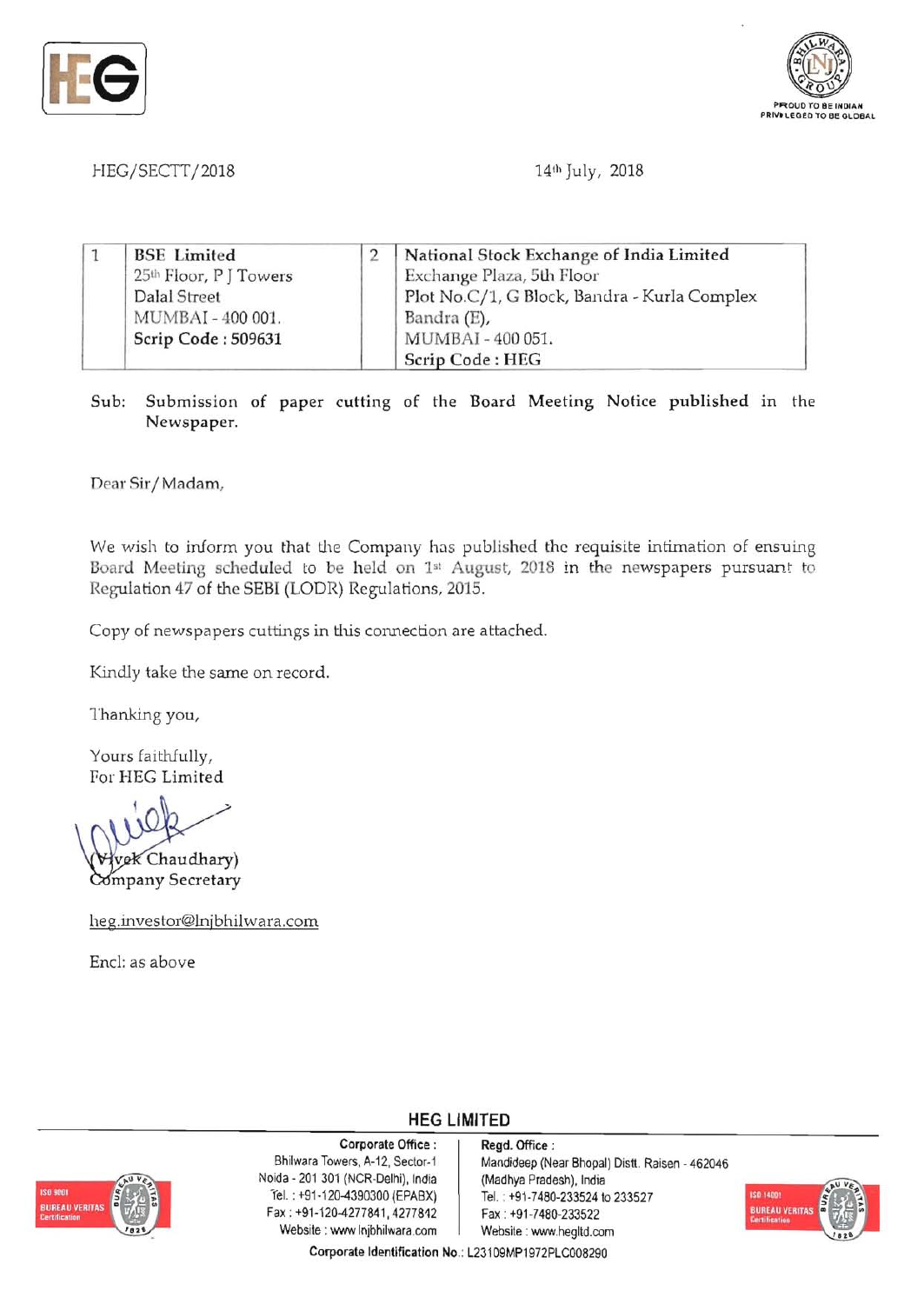|  | <b>NAME</b> |  |
|--|-------------|--|
|  |             |  |

### NAME PLACE DATE

Business Standard All Editions 14.07.2018

# **IEG** HEG LIMITED

Registered Office: Mandideep (Near Bhopal) Distt. Raisen - 462 046, (M.P.) Phone: 07480-233524, 233525; Fax: 07480-233522

Corporate Office: Bhilwara Towers, A - 12, Sector - 1, Noida - 201 301 (U.P.) Phone: 0120-4390300 (EPABX); Fax: 0120-4277841; Website: www.hegltd.com,

E-mail: heg.investor@lnjbhilwara.com CIN:L231 09MP1972PLC008290

## **NOTICE**

Notice is hereby given that ameeting of the Board of Directors of the Company is scheduled to be held on Wednesday, the 1<sup>st</sup> August, 2018 at 1:15 P.M. at the Corporate Office of the Company at Bhilwara Towers - 1, A-12, Sector -1, Noida - 201301, to consider inter-alia the unaudited financial results of the Company for the quarter ended the 30<sup>th</sup> June, 2018.

As per the Company's Code of Conduct for Regulating, Monitoring & Reporting Trading by Insiders and Code of Practices and Procedures for Fair Disclosure of Unpublished Price Sensitive Information, the Trading Window for dealing in the Shares of the Company shall remain closed from Tuesday 17<sup>th</sup> July, 2018 to Friday 3<sup>rd</sup> August, 2018 (both days inclusive).

for HEG LIMITED Sd/ Date : 13<sup>th</sup> July, 2018 **(Vivek Chaudhary)** Place: Noida (U.P.) Company Secretary This Notice may also be accessed on the Company's website: www.hegltd.com and on www.nseindia.com, www.bseindia.com.